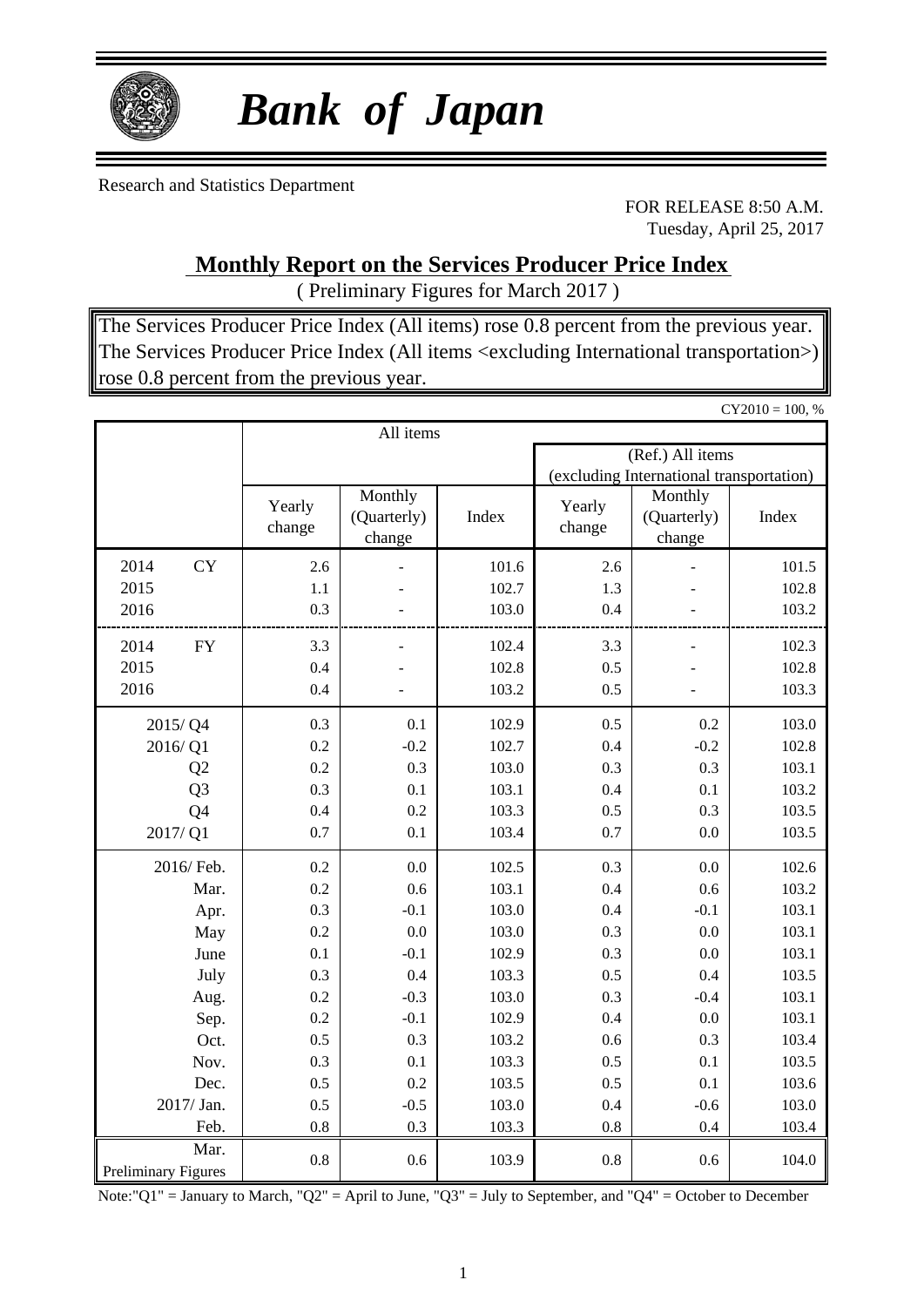(All items and the details contributing to the monthly differences of yearly changes)

| Services Producer Price Index |      | Yearly change (%) | Monthly<br>difference of       |
|-------------------------------|------|-------------------|--------------------------------|
|                               | Feb. | Mar.              | yearly changes<br>$(\%$ point) |
| All items                     | 0.8  | 0.8               | 0.0                            |

|       | Major groups · Subgroups |                |                                                 | Yearly change (%) | Monthly<br>differences of<br>contribution | Items                             |                                                                                             |
|-------|--------------------------|----------------|-------------------------------------------------|-------------------|-------------------------------------------|-----------------------------------|---------------------------------------------------------------------------------------------|
|       |                          |                |                                                 | Feb.              | Mar.                                      | to yearly changes<br>$(\%$ point) |                                                                                             |
|       |                          |                | Leasing and rental                              | $-1.5$            | $-0.7$                                    | 0.04                              |                                                                                             |
|       |                          | up:            | Leasing                                         | $-1.9$            | $-1.2$                                    | 0.03                              | Office equipment leasing, Industrial machinery<br>leasing, Transportation equipment leasing |
|       |                          |                | Rental                                          | 0.1               | 0.7                                       | 0.01                              | Construction machinery and equipment rental                                                 |
|       |                          |                | Real estate services                            | 1.3               | 1.8                                       | 0.03                              |                                                                                             |
|       |                          |                | Office space rental                             | 2.4               | 2.9                                       | 0.01                              | Office space rental (Tokyo area)                                                            |
|       |                          | up:            | Other space rental                              | $-0.1$            | 0.4                                       | 0.01                              | Warehouse space rental                                                                      |
|       |                          | Other services |                                                 | 1.0               | 1.1                                       | 0.03                              |                                                                                             |
|       |                          | up:            | Civil engineering and architectural<br>services | 4.9               | 6.5                                       | 0.05                              | Civil engineering design services, Surface<br>surveying, Architectural design services      |
| up:   |                          |                | Security services                               | 3.2               | 3.9                                       | 0.01                              | Security services (except Alarm monitoring<br>services)                                     |
|       |                          |                | Hotels                                          | 3.9               | 2.9                                       | $-0.02$                           | Hotels                                                                                      |
|       |                          | down:          | Temporary employment agency<br>services         | 1.4               | 1.3                                       | $-0.01$                           | Help supply services (except Clerical support)                                              |
|       |                          |                | Transportation and postal activities            | 0.6               | 0.7                                       | 0.02                              |                                                                                             |
|       |                          |                | Road freight transportation                     | 0.0               | 0.1                                       | 0.01                              | Truckload freight                                                                           |
|       |                          | up:            | Domestic air passenger<br>transportation        | $-3.0$            | $-1.4$                                    | 0.01                              | Domestic air passenger transportation                                                       |
|       |                          | down:          | Road passenger transportation                   | 2.0               | 1.2                                       | $-0.01$                           | Chartered bus                                                                               |
|       |                          |                | Ocean freight transportation                    | 14.1              | 12.5                                      | $-0.01$                           | Ocean tankers*                                                                              |
|       |                          |                | Information and communications                  | 0.4               | 0.3                                       | $-0.03$                           |                                                                                             |
|       |                          |                | down: Software development                      | 1.1               | 0.7                                       | $-0.03$                           | Custom software                                                                             |
| down: |                          |                | Advertising services                            | 3.0               | 2.5                                       | $-0.02$                           |                                                                                             |
|       |                          | down:          | Newspaper advertising                           | 2.3               | 0.6                                       | $-0.01$                           | Newspaper advertising                                                                       |
|       |                          |                | Other advertising services                      | 1.1               | 0.4                                       | $-0.01$                           | Free newspaper and magazine advertising                                                     |
|       |                          | up:            | Internet advertising                            | 5.0               | 5.8                                       | 0.01                              | Internet advertising                                                                        |

Notes: 1."Monthly differences of yearly changes" is obtained by subtracting yearly changes of last month from those of this month.

2. \* : "International transportation"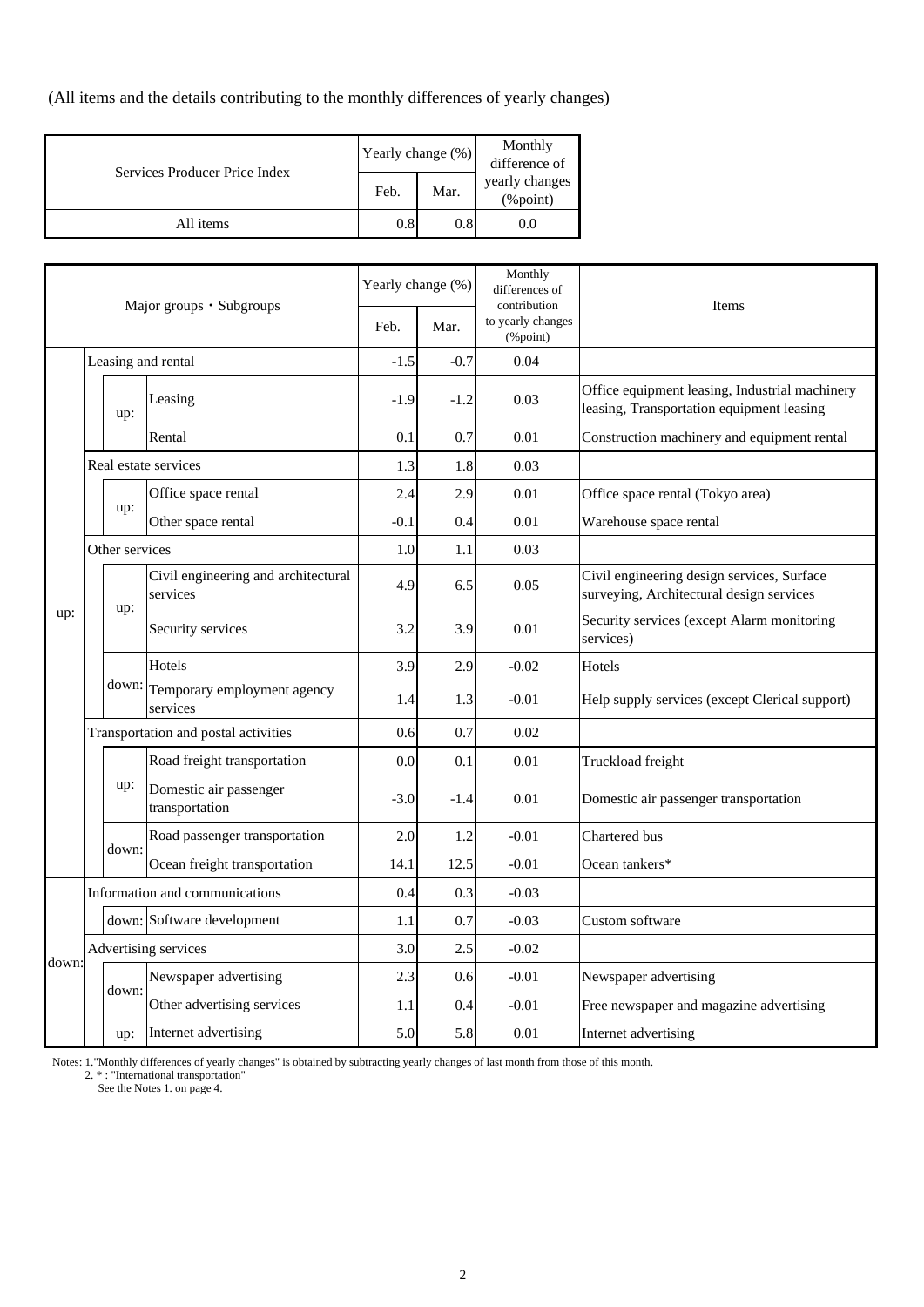## ( Preliminary Figures for March 2017 ) Services Producer Price Index

( Indexes of Major Groups and Subgroups ) CY2010 = 100, %

|                                                     | Weight  | Index          | Previous<br>month    | Yearly<br>change | Previous<br>month     | Monthly<br>change | Previous<br>month       |
|-----------------------------------------------------|---------|----------------|----------------------|------------------|-----------------------|-------------------|-------------------------|
| All items                                           | 1,000.0 | 103.9          | 103.3                | 0.8              | 0.8                   | 0.6               | 0.3                     |
| Finance and insurance                               | 44.3    | 105.0          | 104.9                | 0.1              | $-0.1$                | 0.1               | 0.0                     |
| Financial services                                  | 33.0    | 104.1          | 104.1                | $-0.1$           | $-0.1$                | 0.0               | 0.0                     |
| Property and casualty insurance services            | 11.3    | 107.5          | 107.4                | 0.3              | 0.1                   | 0.1               | 0.1                     |
| Real estate services                                | 72.1    | 98.7           | 98.1                 | 1.8              | 1.3                   | 0.6               | $-0.3$                  |
| Office space rental                                 | 43.8    | 95.6           | 95.4                 | 2.9              | 2.4                   | 0.2               | 0.1                     |
| Other space rental                                  | 28.3    | 103.6          | 102.3                | 0.4              | $-0.1$                | 1.3               | $-1.1$                  |
| Transportation and postal activities                | 186.7   | 104.6          | 104.1                | 0.7              | 0.6                   | 0.5               | $-0.1$                  |
| Railroad passenger transportation                   | 19.9    | 103.1          | 102.4                | 0.0              | 0.0                   | 0.7               | $-0.7$                  |
| Road passenger transportation                       | 10.6    | 107.7          | 106.9                | 1.2              | 2.0                   | 0.7               | 0.9                     |
| Water passenger transportation                      | 0.4     | 98.7           | 98.3                 | $-0.8$           | $-1.2$                | 0.4               | 0.0                     |
| International air passenger transportation          | 1.8     | 96.6           | 96.7                 | 2.5              | $-0.3$                | $-0.1$            | 1.9                     |
| Domestic air passenger transportation               | 5.9     | 111.6          | 101.9                | $-1.4$           | $-3.0$                | 9.5               | $-2.9$                  |
| Railroad freight transportation                     | 0.9     | 104.0          | 102.8                | 0.8              | $-0.6$                | 1.2               | $-0.3$                  |
| Road freight transportation                         | 76.2    | 106.3          | 106.2                | 0.1              | 0.0                   | 0.1               | 0.0                     |
| Ocean freight transportation                        | 6.7     | 94.6           | 94.5                 | 12.5             | 14.1                  | 0.1               | $-0.9$                  |
| Coastal and inland water freight transportation     | 5.3     | 99.8           | 99.3<br>$\mathbf{r}$ | 1.5              | 1.0<br>$\mathbf{r}$   | 0.5               | $0.6\,$<br>$\mathbf{r}$ |
| Marine cargo handling                               | 8.6     | 98.2           | 98.2                 | 0.0              | 0.0                   | 0.0               | $0.0\,$                 |
| International air freight transportation            | 1.0     | 92.9           | 94.1                 | $-7.7$           | $-9.3$                | $-1.3$            | 4.9                     |
| Domestic air freight transportation                 | 0.5     | 102.4          | 104.0                | 0.5              | 1.6                   | $-1.5$            | $-1.8$                  |
| Warehousing and storage                             | 15.0    | 101.2          | 100.9                | $-0.2$           | $-0.5$                | 0.3               | $0.0\,$                 |
| Packing for freight                                 | 8.0     | 100.5          | 100.5                | 0.0              | 0.0                   | 0.0               | $0.0\,$                 |
| Toll roads                                          | 10.3    | 114.5          | 114.5                | 1.8              | 1.8                   | 0.0               | $0.0\,$                 |
| Services relating to water transport                | 0.3     | 98.3           | 98.3                 | 0.0              | 0.0                   | 0.0               | 0.0                     |
| Airport & air traffic control and services relating |         |                |                      |                  |                       |                   |                         |
| to air transport                                    | 4.5     | 102.8          | 102.8                | 0.0              | 0.0                   | 0.0               | 0.0                     |
| Postal activities                                   | 10.8    | 103.9          | 103.9                | 1.4              | 1.4                   | 0.0               | 0.0                     |
| Information and communications                      | 237.8   | 100.0          | $\overline{r}$ 100.0 | 0.3              | 0.4<br>$\mathbf r$    | 0.0               | $\mathbf{r}$<br>$-0.2$  |
| Fixed telecommunications services                   | 33.3    | 101.6          | 101.6                | $-0.2$           | $-0.2$                | 0.0               | 0.0                     |
| Mobile telecommunications services                  | 17.9    | 83.9           | 83.9                 | $-0.8$           | $-0.8$                | 0.0               | 0.0                     |
| Access charges                                      | 6.0     | 73.1           | 73.1<br>$\mathbf{r}$ | $-4.8$           | $-4.8$<br>$\mathbf r$ | 0.0               | $-4.7$<br>$\mathbf{r}$  |
| Broadcasting services                               | 3.3     | 100.0          | 100.0                | 0.0              | 0.0                   | 0.0               | 0.0                     |
| Software development                                | 79.8    | 103.7          | $r$ 103.7            | 0.7 r            | $1.1\,$               | $0.0\,$           | $-0.1$                  |
| Other information services                          | 70.5    | 99.7           | 99.7                 | $0.0\,$          | 0.0                   | 0.0               | $0.0\,$                 |
| Internet based services                             | 9.2     | 103.5          | 103.4<br>$\mathbf r$ | 6.0              | 5.7<br>$\mathbf r$    | 0.1               | 0.4<br>$\mathbf{r}$     |
| Newspapers                                          | 4.9     | 103.7          | 103.7                | $0.0\,$          | 0.0                   | 0.0               | 0.0                     |
| Publishing                                          | 12.9    | 106.4          | 106.4                | $0.0\,$          | 0.0                   | 0.0               | $0.0\,$                 |
| Leasing and rental                                  | 60.7    | 95.2           | 95.0<br>  r          | $-0.7 r$         | $-1.5$                | 0.2               | $-0.3$<br>$\mathbf{r}$  |
| Leasing                                             | 48.7    | 91.7           | 91.5                 | $-1.2$           | $-1.9$                | 0.2               | $-0.5$                  |
| Rental                                              | 12.0    | 109.0          | $r$ 109.2            | 0.7              | 0.1<br>$\mathbf{r}$   | $-0.2$            | 0.3<br>$\mathbf{r}$     |
| Advertising services                                | 63.4    | 114.1          | 106.9<br>$\mathbf r$ | $2.5 \mid r$     | 3.0                   | 6.7               | 3.3<br>$\mathbf{r}$     |
| Television advertising                              | 20.2    | 132.8          | 113.6                | 4.6              | 5.3                   | 16.9              | 6.4                     |
| Newspaper advertising                               | 8.7     | 104.4          | 100.8                | 0.6              | 2.3                   | 3.6               | 6.3                     |
| Magazine advertising                                | 3.9     | 92.2           | 88.7                 | 2.0              | 3.6                   | 3.9               | 7.4                     |
| Leaflet advertising                                 | $7.2\,$ | 103.1          | 103.1                | 0.0              | 0.0                   | 0.0               | $0.0\,$                 |
| Internet advertising                                | 6.8     | 117.8          | 115.7                | 5.8              | 5.0                   | 1.8               | $-0.3$                  |
| Other advertising services                          | 16.6    | $105.1 \mid r$ | 104.5                | 0.4              | 1.1<br>$\mathbf{r}$   | 0.6 r             | 0.6                     |

Note: r: revised figures (Continued on the following page)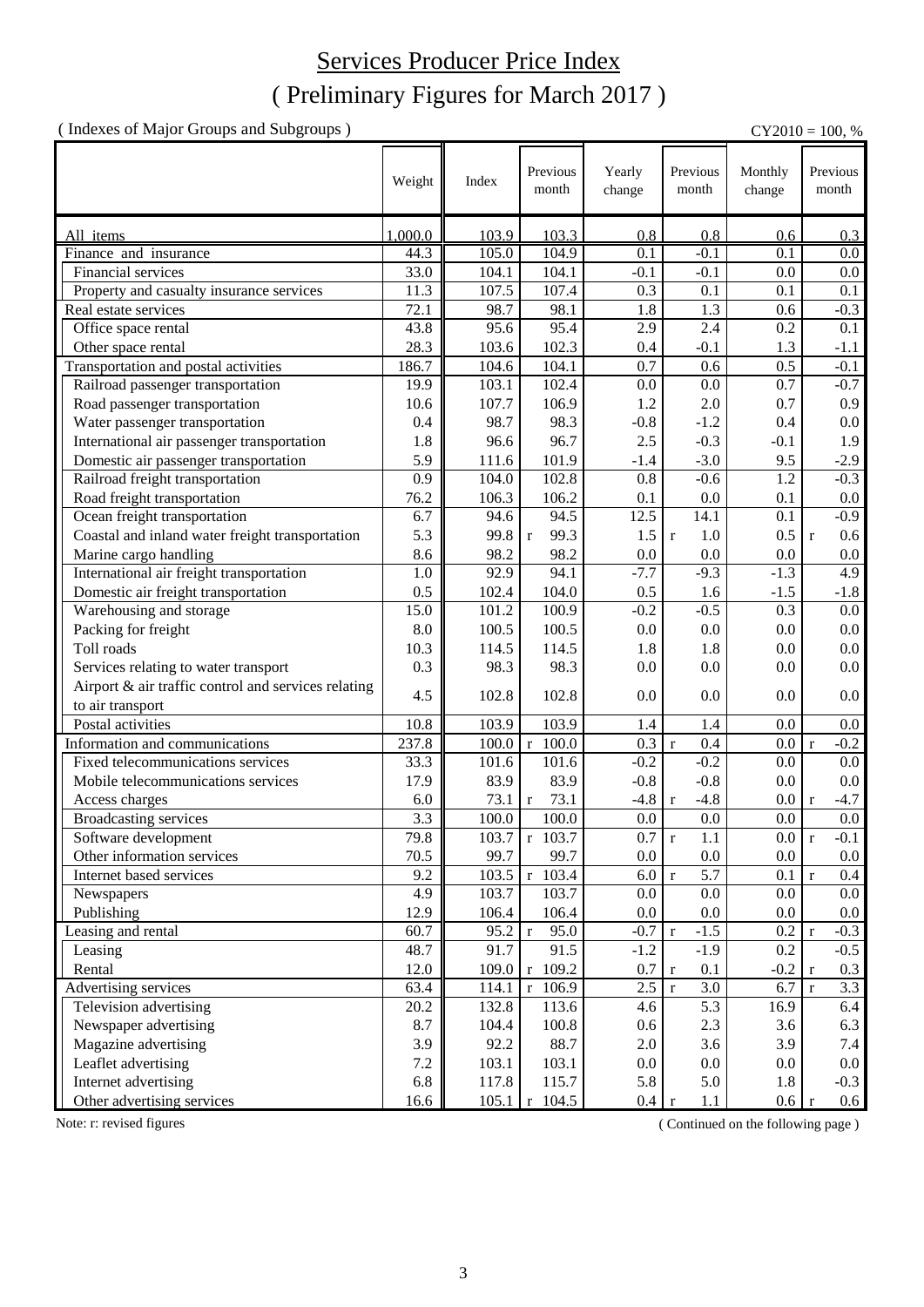#### ( Indexes of Major Groups and Subgroups ) CY2010 = 100, %

|                                                        | Weight | Index | Previous<br>month | Yearly<br>change | Previous<br>month   | Monthly<br>change | Previous<br>month   |
|--------------------------------------------------------|--------|-------|-------------------|------------------|---------------------|-------------------|---------------------|
| Other services                                         | 335.0  | 106.9 | 106.8             | 1.1              | 1.0                 | 0.1               | 0.5                 |
| Sewage disposal                                        | 7.4    | 104.2 | 104.2             | 0.0              | 0.0                 | 0.0               | $0.0\,$             |
| Waste disposal                                         | 18.4   | 114.4 | $r$ 114.4         | 1.3              | 1.3<br>$\mathbf{r}$ | 0.0               | 0.1<br>$\mathbf{r}$ |
| Motor vehicle repair and maintenance                   | 25.5   | 104.6 | 104.6             | 0.3              | 0.4                 | 0.0               | $0.0\,$             |
| Machinery repair and maintenance                       | 38.3   | 103.7 | 103.7             | $-0.1$           | $-0.1$              | 0.0               | $0.0\,$             |
| Legal and accounting services                          | 43.7   | 101.4 | 101.4             | 0.0              | 0.0                 | 0.0               | $0.0\,$             |
| Other professional services                            | 3.0    | 103.3 | 103.2             | 1.4              | 1.3                 | 0.1               | $0.0\,$             |
| Civil engineering and architectural services           | 27.6   | 124.8 | r 123.5           | 6.5              | 4.9<br>$\mathbf{r}$ | 1.1               | 0.5<br>r            |
| Plant engineering                                      | 19.2   | 106.1 | 106.1             | $-0.5$           | $-0.5$              | 0.0               | $0.0\,$             |
| Other technical services                               | 12.6   | 99.1  | 99.1              | $-0.3$           | $-0.2$              | 0.0               | $0.0\,$             |
| <b>Employment services</b>                             | 3.1    | 120.9 | 120.7             | 3.3              | 3.3                 | 0.2               | 0.3                 |
| Temporary employment agency services                   | 46.9   | 107.1 | $r$ 107.2         | 1.3              | 1.4<br>$\mathbf{r}$ | $-0.1$            | 0.4<br>$\mathbf{r}$ |
| Training and development services                      | 3.0    | 107.2 | 107.2             | 0.0              | 0.0                 | 0.0               | $0.0\,$             |
| Building maintenance                                   | 35.9   | 98.6  | 98.6              | $-0.4$           | $-0.4$              | 0.0               | $0.0\,$             |
| Security services                                      | 14.9   | 105.6 | $r$ 104.2         | 3.9              | 3.2<br>$\mathbf{r}$ | 1.3               | 0.3<br>$\mathbf{r}$ |
| Telemarketing                                          | 5.2    | 102.2 | 102.2             | 1.2              | 1.2                 | 0.0               | $0.0\,$             |
| Hotels                                                 | 13.9   | 128.7 | 130.2             | 2.9              | 3.9                 | $-1.2$            | 8.8                 |
| Meal services for school, hospitals, and nursing homes | 8.0    | 102.9 | 102.9             | 0.4              | 0.4                 | 0.0               | $0.0\,$             |
| Laundry services                                       | 8.4    | 102.5 | 102.5             | 0.3              | 0.3                 | 0.0               | $0.0\,$             |

Note: r: revised figures

### ( References and Reference Indexes ) CY2010 = 100, %

|                                                                                  | Weight | Index | Previous<br>month | Yearly<br>change | Previous<br>month | Monthly<br>change | Previous<br>month |
|----------------------------------------------------------------------------------|--------|-------|-------------------|------------------|-------------------|-------------------|-------------------|
| All items (excluding International transportation)                               | 989.9  | 104.0 | 103.4             | 0.8              | 0.8               | 0.6               | 0.4               |
| Transportation and postal activities<br>(excluding International transportation) | 176.6  | 105.7 | $r$ 104.6         | 0.3              | 0.2               | 0.5               | $-0.1$            |
| International transportation                                                     | 10.1   | 95.4  | 95.5              | 7.8              | 8.0               | $-0.1$            | 0.2               |
| Services Import Price Index                                                      |        |       |                   |                  |                   |                   |                   |
| Ocean freight transportation (Yen basis)                                         |        | 80.3  | 73.1              | 24.7             | 27.6              | 9.8               | $-1.2$            |
| Oceangoing ship chartering services (Yen basis)                                  |        | 83.3  | 81.9              | $-1.2$           | $-4.3$            | 1.7               | $-1.4$            |

Notes: 1. "International transportation" consists of the following 8 items:

"International air passenger transportation (to/from North America),"

"International air passenger transportation (to/from Europe),"

"International air passenger transportation (to/from Asia)," "Ocean liners," "Ocean tramp steamers," "Ocean tankers,"

"International air freight transportation," and "International mail services."

2. r: revised figures

#### (Developments in Price Index)

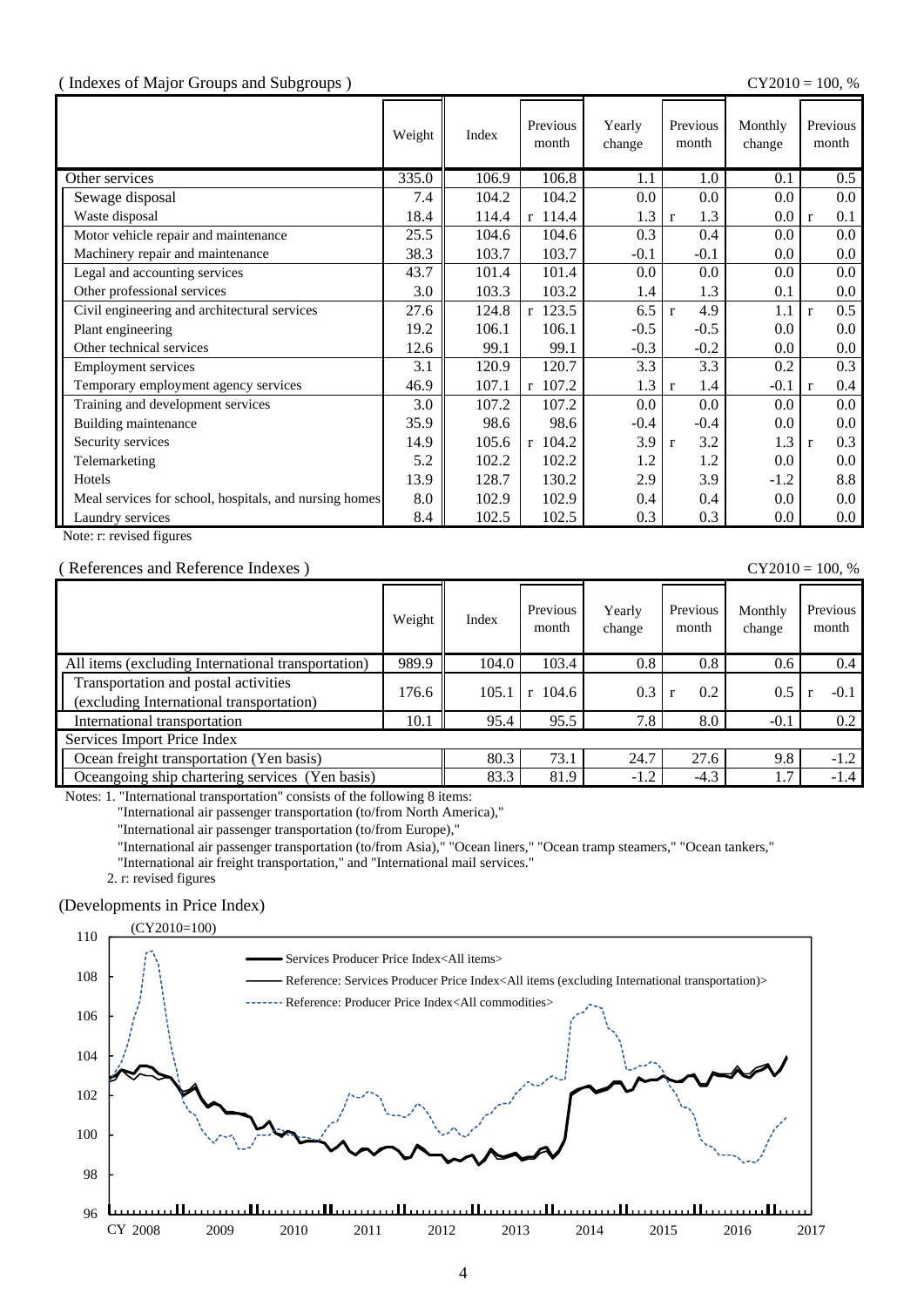# Indexes of Major Groups and Subgroups (Time-Series Data)

|             |                                |                       |                                |                      |            |                            |            |                           | $CY2010 = 100, %$ |
|-------------|--------------------------------|-----------------------|--------------------------------|----------------------|------------|----------------------------|------------|---------------------------|-------------------|
| Major group |                                | Finance and insurance |                                | Real estate services |            |                            |            | Transportation and postal |                   |
|             |                                |                       |                                |                      |            |                            |            | activities                |                   |
|             | Subgroup                       |                       |                                |                      |            | Office space rental        |            |                           |                   |
|             |                                |                       | Yearly                         |                      | Yearly     |                            | Yearly     |                           | Yearly            |
|             |                                |                       | change                         |                      | change     |                            | change     |                           | change            |
|             | Weight                         | 44.3                  |                                | 72.1                 |            | 43.8                       |            | 186.7                     |                   |
| 2014        | <b>CY</b>                      | 104.0                 | 3.3                            | 95.5                 | 2.1        | 91.5                       | 1.7        | 103.9                     | 3.0               |
| 2015        |                                | 105.1                 | 1.1                            | 96.3                 | 0.8        | 92.3                       | 0.9        | 104.7                     | $0.8\,$           |
| 2016        |                                | 104.8                 | $-0.3$                         | 97.5                 | 1.2        | 93.9                       | 1.7        | 103.8                     | $-0.9$            |
| 2016/ Feb.  |                                | 105.0                 | 0.1                            | 96.8                 | 0.8        | 93.2                       | 1.2        | 103.5                     | $-0.9$            |
| Mar.        |                                | 104.9                 | $-0.1$                         | 97.0                 | 0.9        | 92.9                       | 1.1        | 103.9                     | $-0.9$            |
| Apr.        |                                | 104.7                 | $-0.3$                         | 97.1                 | 1.3        | 93.2                       | 1.6        | 103.5                     | $-1.1$            |
| May         |                                | 104.7                 | $-0.5$                         | 97.6                 | 1.7        | 93.8                       | 2.2        | 103.6                     | $-1.1$            |
| June        |                                | 104.7                 | $-0.5$                         | 97.4                 | 1.5        | 93.9                       | 2.2        | 103.4                     | $-1.3$            |
| July        |                                | 104.6                 | $-0.6$                         | 97.8                 | 1.6        | 94.1                       | 2.0        | 103.8                     | $-1.2$            |
| Aug.        |                                | 104.5                 | $-0.7$                         | 97.6                 | 1.1        | 93.9                       | 1.6        | 104.3                     | $-0.9$            |
| Sep.        |                                | 104.6                 | $-0.5$                         | 97.6                 | 1.3        | 94.3                       | 1.9        | 103.4                     | $-1.0$            |
| Oct.        |                                | 104.6                 | $-0.5$                         | 97.8                 | 1.3        | 94.3                       | 1.7        | 103.7                     | $-0.7$            |
| Nov.        |                                | 104.8                 | $-0.4$                         | 97.7                 | 0.9        | 94.5                       | 1.6        | 103.7                     | $-0.6$            |
| Dec.        |                                | 104.9                 | $-0.3$                         | 98.5                 | 1.3        | 95.1                       | 2.1        | 104.4                     | $-0.2$            |
| 2017/Jan.   |                                | 104.9                 | $-0.2$                         | 98.4                 | 1.1        | 95.3                       | 2.1        | 104.2                     | $0.4\,$           |
| Feb.        |                                | 104.9                 | $-0.1$                         | 98.1                 | 1.3        | 95.4                       | 2.4        | 104.1                     | 0.6               |
| Mar.        |                                | 105.0                 | 0.1                            | 98.7                 | 1.8        | 95.6                       | 2.9        | 104.6                     | 0.7               |
|             | Mar. (Contribution to change*) |                       | $(0.00\% )$                    |                      | (0.12, 96) |                            | (0.11, 96) |                           | (0.12, 96)        |
|             |                                |                       |                                |                      |            |                            |            |                           |                   |
| Major group |                                |                       | Information and communications |                      |            |                            |            | Leasing and rental        |                   |
|             | Subgroup                       |                       |                                | Software development |            | Other information services |            |                           |                   |
|             |                                |                       |                                |                      |            |                            |            |                           |                   |
|             |                                |                       | Yearly                         |                      | Yearly     |                            | Yearly     |                           | Yearly            |
|             |                                |                       | change                         |                      | change     |                            | change     |                           | change            |
|             | Weight                         | 237.8                 |                                | 79.8                 |            | 70.5                       |            | 60.7                      |                   |
| 2014        | CY                             | 99.3                  | 1.7                            | 100.9                | 3.2        | 100.1                      | 1.2        | 96.1                      | 3.2               |
| 2015        |                                | 99.7                  | 0.4                            | 102.0                | 1.1        | 100.1                      | 0.0        | 97.5                      | $1.5\,$           |
| 2016        |                                | 100.1                 | 0.4                            | 103.5                | 1.5        | 99.7                       | $-0.4$     | 95.2                      | $-2.4$            |
| 2016/Feb.   |                                | 99.6                  | 0.0                            | 102.6                | 1.0        | 99.7                       | $-0.9$     | 96.4                      | $-1.4$            |
| Mar.        |                                | 99.7                  | 0.1                            | 103.0                | 1.4        | 99.7                       | $-0.9$     | 95.9                      | $-1.7$            |
| Apr.        |                                | 99.9                  | 0.3                            | 103.4                | 1.6        | 99.6                       | $-0.7$     | 95.7                      | $-1.3$            |
| May         |                                | 100.0                 | 0.4                            | 103.6                | 1.7        | 99.7                       | $-0.6$     | 95.3                      | $-2.7$            |
| June        |                                | 100.0                 | 0.4                            | 103.5                | 1.6        | 99.7                       | $-0.6$     | 95.1                      | $-2.8$            |
| July        |                                | 100.3                 | 0.5                            | 103.7                | 1.2        | 99.7                       | $-0.1$     | 94.9                      | $-2.6$            |
| Aug.        |                                | 100.3                 | 0.5                            | 103.9                | 1.3        | 99.7                       | $-0.1$     | 94.7                      | $-3.3$            |

| Mar. (Contribution to change*) |       | (0.07, % ) |       | (0.05, % ) |      | $(0.00\% )$ |      | $(-0.04\% )$ |
|--------------------------------|-------|------------|-------|------------|------|-------------|------|--------------|
| Mar.                           | 100.0 | 0.3        | 103.7 | 0.7        | 99.7 | 0.0         | 95.2 | $-0.7$       |
| Feb.                           | 100.0 | 0.4        | 103.7 | 1.1        | 99.7 | 0.0         | 95.0 | $-1.5$       |
| 2017/ Jan.                     | 100.2 | 0.5        | 103.8 | $1.0-1$    | 99.7 | 0.0         | 95.3 | $-1.4$       |
| Dec.                           | 100.4 | 0.7        | 103.9 | 1.8        | 99.7 | 0.0         | 95.1 | $-2.3$       |
| Nov.                           | 100.4 | 0.7        | 104.2 | 2.1        | 99.7 | 0.0         | 94.4 | $-3.1$       |
| Oct.                           | 100.3 | 0.7        | 103.8 | 2.0        | 99.7 | 0.0         | 94.1 | $-3.3$       |
| Sep.                           | 100.3 | 0.6        | 104.1 | 1.7        | 99.7 | $-0.1$      | 94.3 | $-3.1$       |
| Aug.                           | 100.3 | 0.5        | 103.9 | 1.3        | 99.7 | $-0.1$      | 94.7 | $-3.3$       |
|                                |       |            |       |            |      |             |      |              |

| Major group                    | Advertising services |            |                        |           |       | Other services |                      |          |  |
|--------------------------------|----------------------|------------|------------------------|-----------|-------|----------------|----------------------|----------|--|
| Subgroup                       |                      |            | Television advertising |           |       |                | Temporary employment |          |  |
|                                |                      |            |                        |           |       |                | agency services      |          |  |
|                                |                      | Yearly     |                        | Yearly    |       | Yearly         |                      | Yearly   |  |
|                                |                      | change     |                        | change    |       | change         |                      | change   |  |
| Weight                         | 63.4                 |            | 20.2                   |           | 335.0 |                | 46.9                 |          |  |
| CY<br>2014                     | 105.0                | 2.6        | 111.7                  | 4.9       | 103.3 | 3.0            | 103.7                | 3.0      |  |
| 2015                           | 105.7                | 0.7        | 113.1                  | 1.3       | 105.3 | 1.9            | 105.4                | 1.6      |  |
| 2016                           | 107.0                | 1.2        | 116.3                  | 2.8       | 106.3 | 0.9            | 106.2                | 0.8      |  |
| 2016/ Feb.                     | 103.8                | 0.2        | 107.9                  | 1.2       | 105.7 | 1.0            | 105.7                | 0.5      |  |
| Mar.                           | 111.3                | 0.4        | 127.0                  | 3.3       | 105.7 | 1.0            | 105.7                | 0.7      |  |
| Apr.                           | 107.6                | 1.1        | 120.1                  | 3.5       | 106.3 | 0.9            | 106.1                | 0.6      |  |
| May                            | 107.1                | 1.5        | 117.1                  | 2.3       | 106.2 | 0.6            | 106.0                | 0.3      |  |
| June                           | 107.1                | 0.4        | 116.4                  | 0.5       | 106.3 | 0.9            | 106.3                | 0.8      |  |
| July                           | 109.2                | 2.6        | 117.8                  | 4.4       | 106.6 | 0.9            | 106.0                | 0.9      |  |
| Aug.                           | 101.9                | 1.4        | 102.9                  | 0.2       | 106.8 | 0.8            | 106.2                | 0.6      |  |
| Sep.                           | 105.3                | 1.9        | 112.6                  | 4.3       | 106.5 | 0.8            | 106.4                | 0.9      |  |
| Oct.                           | 108.6                | 3.2        | 119.0                  | 5.5       | 106.6 | 1.0            | 106.3                | 0.8      |  |
| Nov.                           | 110.2                | 1.6        | 124.6                  | 2.0       | 106.5 | 0.9            | 106.6                | 0.9      |  |
| Dec.                           | 108.7                | 0.6        | 122.7                  | 2.6       | 106.6 | 0.9            | 106.9                | 1.2      |  |
| 2017/ Jan.                     | 103.5                | $-0.1$     | 106.8                  | $-0.9$    | 106.3 | 0.9            | 106.8                | 1.1      |  |
| Feb.                           | 106.9                | 3.0        | 113.6                  | 5.3       | 106.8 | 1.0            | 107.2                | 1.4      |  |
| Mar.                           | 114.1                | 2.5        | 132.8                  | 4.6       | 106.9 | 1.1            | 107.1                | 1.3      |  |
| Mar. (Contribution to change*) |                      | (0.17, 96) |                        | (0.11, 9) |       | $(0.40\% )$    |                      | (0.06 %) |  |

\* Contribution to yearly change in All items

The next monthly report will be released on Friday, May 26, 2017.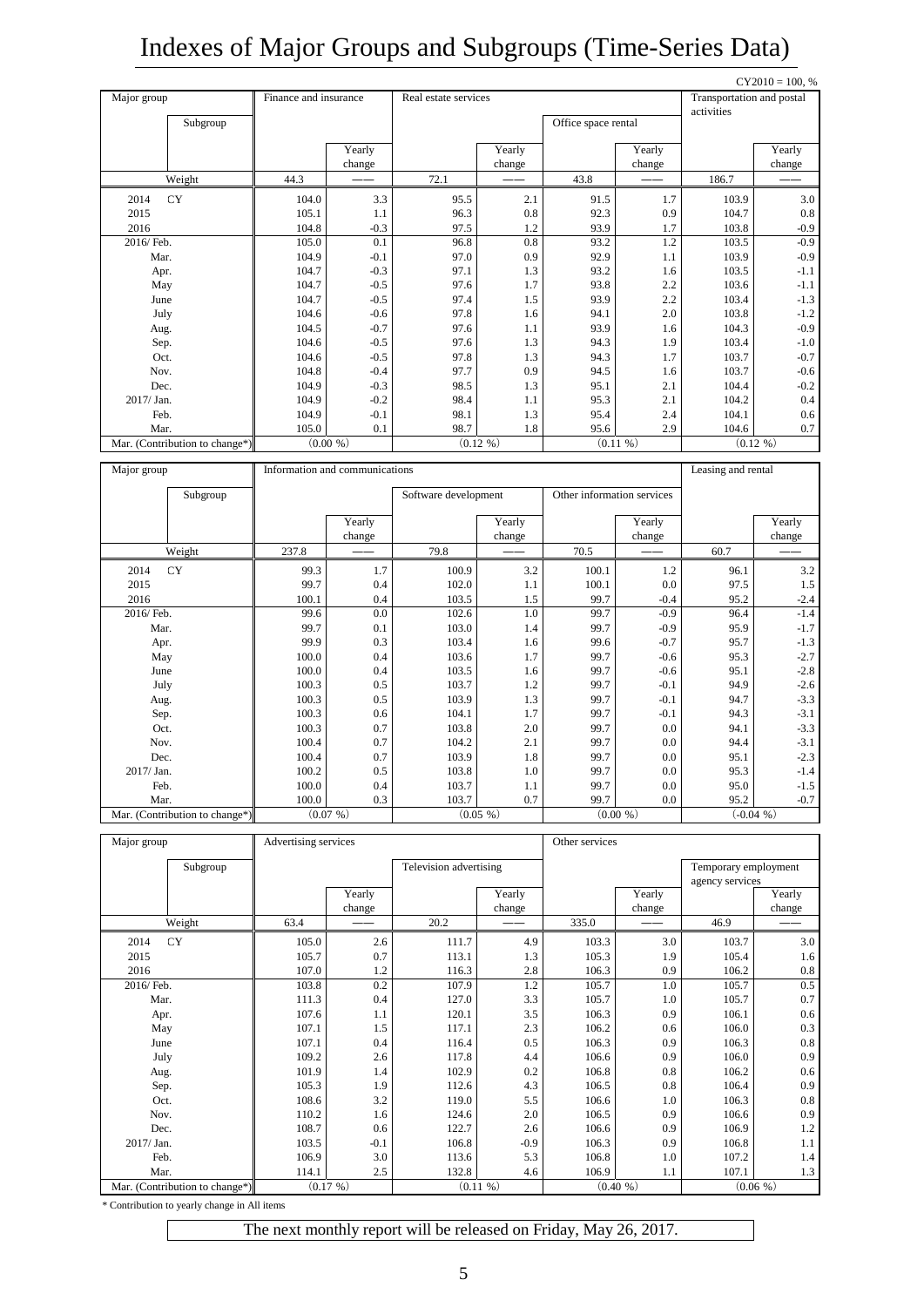### Appendix

### Services Producer Price Index ( Preliminary Figures for FY2016 )

( Indexes of Major Groups and Subgroups ) CY2010 = 100, %

|                                                     | Weight  | Index | Yearly change | Yearly change<br>for FY2015 |
|-----------------------------------------------------|---------|-------|---------------|-----------------------------|
| All items                                           | 1.000.0 | 103.2 | 0.4           | 0.4                         |
| Finance and insurance                               | 44.3    | 104.7 | $-0.4$        | $\overline{0.3}$            |
| Financial services                                  | 33.0    | 104.0 | $-0.2$        | 0.2                         |
| Property and casualty insurance services            | 11.3    | 107.0 | $-0.7$        | 0.5                         |
| Real estate services                                | 72.1    | 97.9  | 1.3           | 0.4                         |
| Office space rental                                 | 43.8    | 94.5  | 2.1           | 0.5                         |
| Other space rental                                  | 28.3    | 103.2 | 0.5           | 0.3                         |
| Transportation and postal activities                | 186.7   | 103.9 | $-0.6$        | $-0.2$                      |
| Railroad passenger transportation                   | 19.9    | 102.9 | 0.0           | $-0.1$                      |
| Road passenger transportation                       | 10.6    | 107.5 | 0.7           | 2.6                         |
| Water passenger transportation                      | 0.4     | 98.3  | $-2.1$        | $-3.5$                      |
| International air passenger transportation          | 1.8     | 96.7  | 1.6           | $-3.4$                      |
| Domestic air passenger transportation               | 5.9     | 107.2 | $-1.6$        | 0.4                         |
| Railroad freight transportation                     | 0.9     | 103.4 | $-0.2$        | 0.5                         |
| Road freight transportation                         | 76.2    | 106.2 | 0.2           | 1.0                         |
| Ocean freight transportation                        | 6.7     | 86.5  | $-14.0$       | $-11.3$                     |
| Coastal and inland water freight transportation     | 5.3     | 98.3  | $-3.1$        | $-9.0$                      |
| Marine cargo handling                               | 8.6     | 98.2  | 0.0           | 0.0                         |
| International air freight transportation            | 1.0     | 89.0  | $-19.2$       | $-7.9$                      |
| Domestic air freight transportation                 | 0.5     | 102.4 | 0.1           | $-0.7$                      |
| Warehousing and storage                             | 15.0    | 101.1 | $-0.3$        | 0.1                         |
| Packing for freight                                 | 8.0     | 100.5 | 0.1           | 0.4                         |
| Toll roads                                          | 10.3    | 112.9 | 0.3           | $-0.6$                      |
| Services relating to water transport                | 0.3     | 98.3  | 0.0           | 0.0                         |
| Airport & air traffic control and services relating |         |       |               |                             |
| to air transport                                    | 4.5     | 102.8 | 0.0           | $0.0\,$                     |
| Postal activities                                   | 10.8    | 103.7 | 1.2           | $0.0\,$                     |
| Information and communications                      | 237.8   | 100.2 | 0.5           | $-0.2$                      |
| Fixed telecommunications services                   | 33.3    | 101.7 | 0.0           | 0.1                         |
| Mobile telecommunications services                  | 17.9    | 83.9  | $-2.8$        | $-3.9$                      |
| Access charges                                      | 6.0     | 76.2  | $-0.8$        | 2.3                         |
| <b>Broadcasting services</b>                        | 3.3     | 100.0 | 0.0           | $0.0\,$                     |
| Software development                                | 79.8    | 103.8 | 1.5           | 0.7                         |
| Other information services                          | 70.5    | 99.7  | $-0.2$        | $-0.7$                      |
| Internet based services                             | 9.2     | 104.2 | 4.8           | $-0.1$                      |
| Newspapers                                          | 4.9     | 103.7 | 0.0           | $0.0\,$                     |
| Publishing                                          | 12.9    | 106.4 | 0.9           | $0.8\,$                     |
| Leasing and rental                                  | 60.7    | 94.9  | $-2.4$        | 0.1                         |
| Leasing                                             | 48.7    | 91.5  | $-3.0$        | 0.3                         |
| Rental                                              | 12.0    | 108.7 | $-0.4$        | $-0.6$                      |
| Advertising services                                | 63.4    | 107.5 | 1.6           | 0.1                         |
| Television advertising                              | 20.2    | 117.2 | 2.9           | 1.2                         |
| Newspaper advertising                               | 8.7     | 97.1  | $-0.2$        | $-2.4$                      |
| Magazine advertising                                | 3.9     | 87.7  | $-1.7$        | $-4.5$                      |
| Leaflet advertising                                 | 7.2     | 103.1 | 0.0           | $0.2\,$                     |
| Internet advertising                                | 6.8     | 115.8 | 6.2           | 0.9                         |
| Other advertising services                          | 16.6    | 104.5 | $0.4\,$       | 0.4                         |

( Continued on the following page )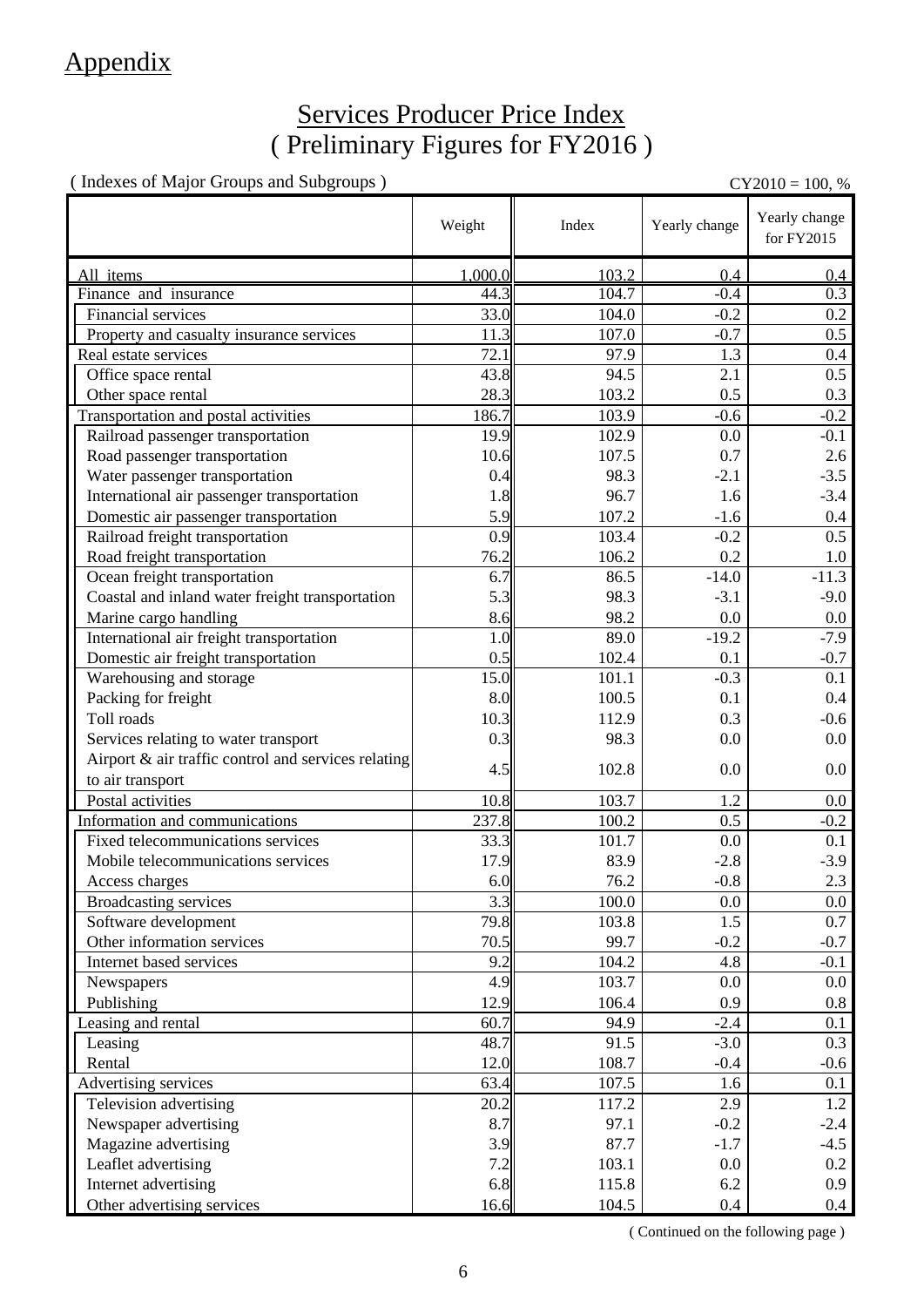### ( Indexes of Major Groups and Subgroups ) CY2010 = 100, %

|                                                        | Weight | Index | Yearly change | Yearly change<br>for FY2015 |
|--------------------------------------------------------|--------|-------|---------------|-----------------------------|
| Other services                                         | 335.0  | 106.5 | 0.9           | 1.2                         |
| Sewage disposal                                        | 7.4    | 104.2 | 0.0           | 0.7                         |
| Waste disposal                                         | 18.4   | 114.3 | 1.5           | 1.0                         |
| Motor vehicle repair and maintenance                   | 25.5   | 104.6 | 0.4           | 0.0                         |
| Machinery repair and maintenance                       | 38.3   | 103.7 | 0.0           | 0.4                         |
| Legal and accounting services                          | 43.7   | 101.4 | $-0.2$        | $-0.6$                      |
| Other professional services                            | 3.0    | 103.1 | 1.8           | 1.2                         |
| Civil engineering and architectural services           | 27.6   | 121.4 | 3.8           | 4.5                         |
| Plant engineering                                      | 19.2   | 106.1 | $-0.4$        | 2.3                         |
| Other technical services                               | 12.6   | 99.2  | 0.0           | 0.0                         |
| <b>Employment services</b>                             | 3.1    | 118.9 | 1.4           | 1.4                         |
| Temporary employment agency services                   | 46.9   | 106.5 | 0.9           | 0.8                         |
| Training and development services                      | 3.0    | 107.2 | 0.3           | 1.6                         |
| Building maintenance                                   | 35.9   | 98.6  | $-0.4$        | 0.3                         |
| Security services                                      | 14.9   | 103.8 | 2.9           | 0.1                         |
| Telemarketing                                          | 5.2    | 102.2 | 1.2           | 0.0                         |
| Hotels                                                 | 13.9   | 130.5 | 4.7           | 9.7                         |
| Meal services for school, hospitals, and nursing homes | 8.0    | 102.9 | 0.4           | 0.4                         |
| Laundry services                                       | 8.4    | 102.5 | 0.3           | $0.1\,$                     |

#### ( References and Reference Indexes ) CY2010 = 100, %

|                                                                                  | Weight | Index   | Yearly change | Yearly change<br>for FY2015 |
|----------------------------------------------------------------------------------|--------|---------|---------------|-----------------------------|
| All items (excluding International transportation)                               | 989.9  | 103.3   | 0.5           | 0.5                         |
| Transportation and postal activities<br>(excluding International transportation) | 176.6  | 104.7   | 0.0           | 0.3                         |
| International transportation                                                     | 10.1   | 89.6    | $-10.9$       | $-9.0$                      |
| Services Import Price Index                                                      |        |         |               |                             |
| Ocean freight transportation (Yen basis)                                         | 67.4   | $-21.1$ | $-11.6$       |                             |
| Oceangoing ship chartering services (Yen basis)                                  |        | 79.1    | $-13.4$       |                             |

Note: "International transportation" consists of the following 8 items:

"International air passenger transportation (to/from North America),"

"International air passenger transportation (to/from Europe),"

"International air passenger transportation (to/from Asia)," "Ocean liners," "Ocean tramp steamers," "Ocean tankers,"

"International air freight transportation," and "International mail services."